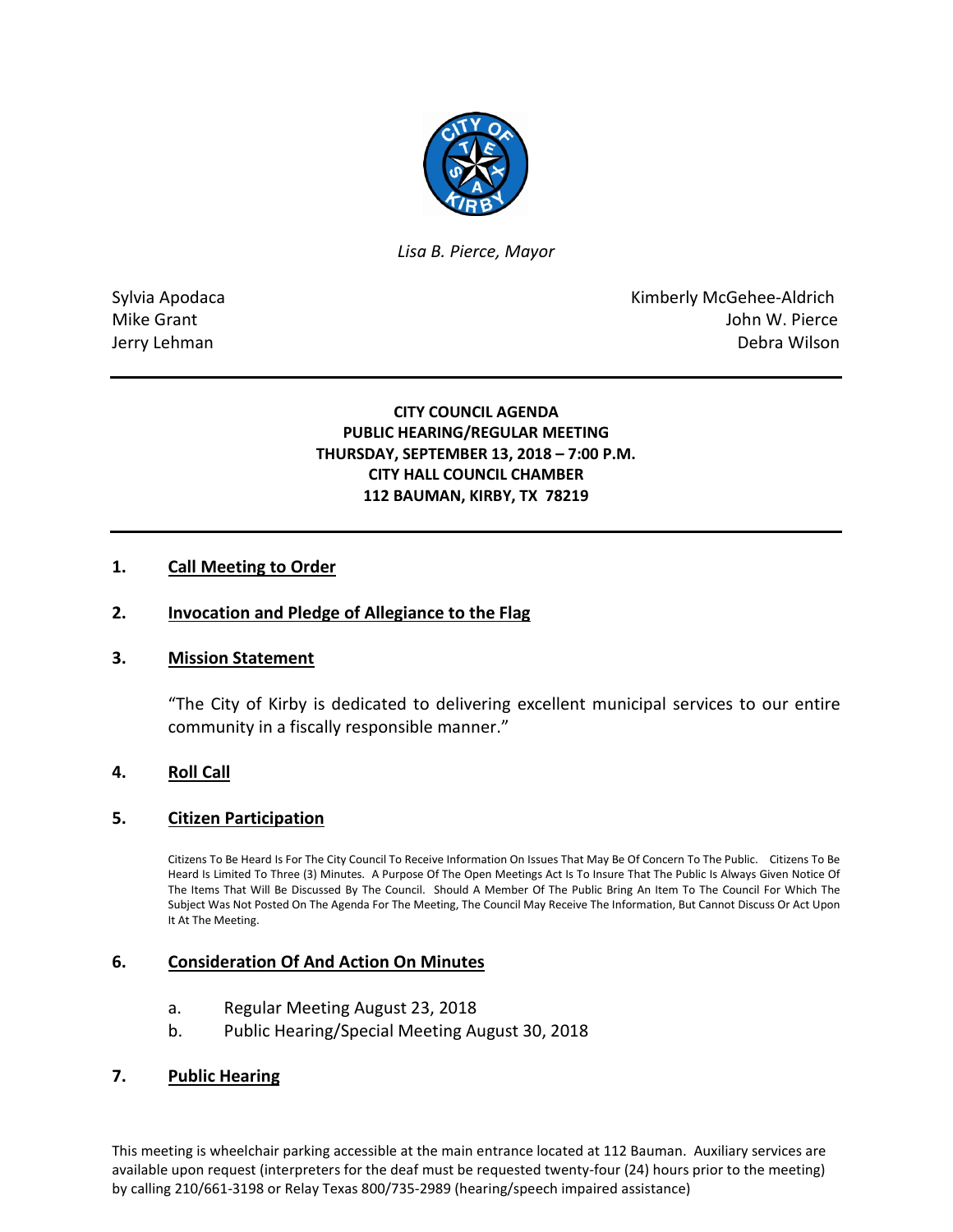a. Public Hearing On Crime Control And Prevention District Proposed Budget For 2018-2019 Fiscal Year

# **8. Discussion And Possible Action**

- a. Discussion And Possible Action To Award A Bid For Public Works Yard Asphalt Project.
- b. Update, Discussion And Possible Action On Binz Engleman Road Reconstruction Project
- c. Update, Discussion And Possible Action On Geographic Information System (GIS) Program
- d. Discussion And Possible Action On Revising Sewer Service Charges
- e. Discussion And Possible Action On Tobacco User Surcharge For City Of Kirby Employees
- f. Discussion And Possible Action On Ordinance No. O-2018-844 Amending FY 2017-2018 Municipal Budgets Of The City Of Kirby. This Is The First Reading.
- g. Discussion And Possible Action To Dispense With The Second Reading Of Ordinance No. O-2018-844 So That Ordinance No. O-2018-844 Becomes Effective Immediately
- h. Discussion And Possible Action Pertaining To Ordinance No. O-2018-845 Making Appropriations For The Support Of The City Of Kirby For The Fiscal Year Beginning October 1, 2018 And Ending September 30, 2019 And Appropriations To A Sinking Fund To Pay Interest And Principal Due On The City's Indebtedness; And Adopting The Annual Enterprise And General Fund Budgets Of The City Of Kirby For 2018- 2019 Fiscal Year. This Is The First Reading.
- i. Discussion And Possible Action To Ratify The Property Tax Revenue Increase Reflected In The Annual Budget For The Fiscal Year Beginning October 1, 2018
- j. Discussion And Possible Action Pertaining To Ordinance No. O-2018-846 Levying Ad Valorem Taxes For Use And Operation Of The Municipal Government Of The City Of Kirby, Texas For The 2018 Tax Fiscal Year; Providing For Apportioning Each Levy For Specific Purposes; And, Providing When Taxes Shall Become Due And When Same Shall Become Delinquent If Not Paid. This Is The First Reading.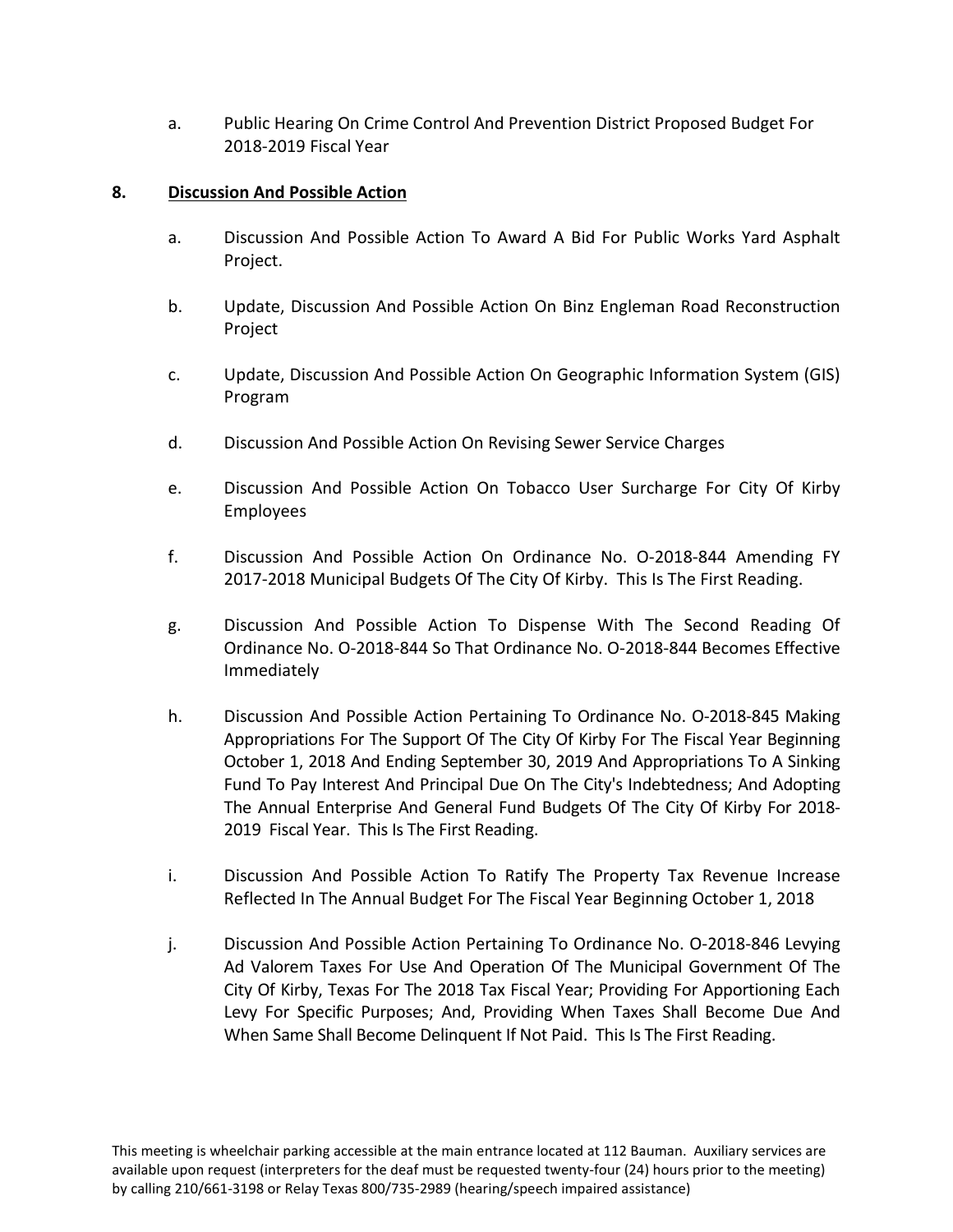- k. Discussion And Possible Action To Ratify City Approval Of An Amendment To Community Development Block Grant Program Cooperative Agreement Between Bexar County And City Of Kirby.
- l. Discussion And Possible Action On Renewing An Agreement With Tyler Technologies, Inc. For Accounting Services Program.
- m. Discussion And Possible Action On The Crime Control And Prevention District FY 2018-2019 Budget

## **9. Executive Session**

a. Executive Session Pursuant To The Texas Government Code, Section 551.074, Personnel Matters, To Deliberate On The Employment And Evaluation Of The City Manager

# **10. Reconvene To Open Session**

a. Discussion And Possible Action On City Manager's Contract

# **11. Requests and Announcements**

a. Requests By Mayor And Council Members For Items To Be Placed On Future City Council Agendas And Announcements On City Events/Community Interests

\_\_\_\_\_\_\_\_\_\_\_\_\_\_\_\_\_\_\_\_\_\_\_\_\_\_\_

## **12. Adjournment**

 Monique L. Vernon City Manager

Patty Cox, TRMC City Secretary

\_\_\_\_\_\_\_\_\_\_\_\_\_\_\_\_\_\_\_\_\_\_

The City Council reserves the right to adjourn into executive session at any time to discuss any of the matters listed on this agenda if authorized by Texas Government Code Section 551.071, Consultation with Attorney, Texas Government Code Section 551.072, Deliberations about Real Property, Texas Government Code Section 551.074, Personnel Matters, and Texas Government Code Section 551.076, Security Devices or Security Audits.

## **CERTIFICATE**

This meeting is wheelchair parking accessible at the main entrance located at 112 Bauman. Auxiliary services are available upon request (interpreters for the deaf must be requested twenty-four (24) hours prior to the meeting) by calling 210/661-3198 or Relay Texas 800/735-2989 (hearing/speech impaired assistance)